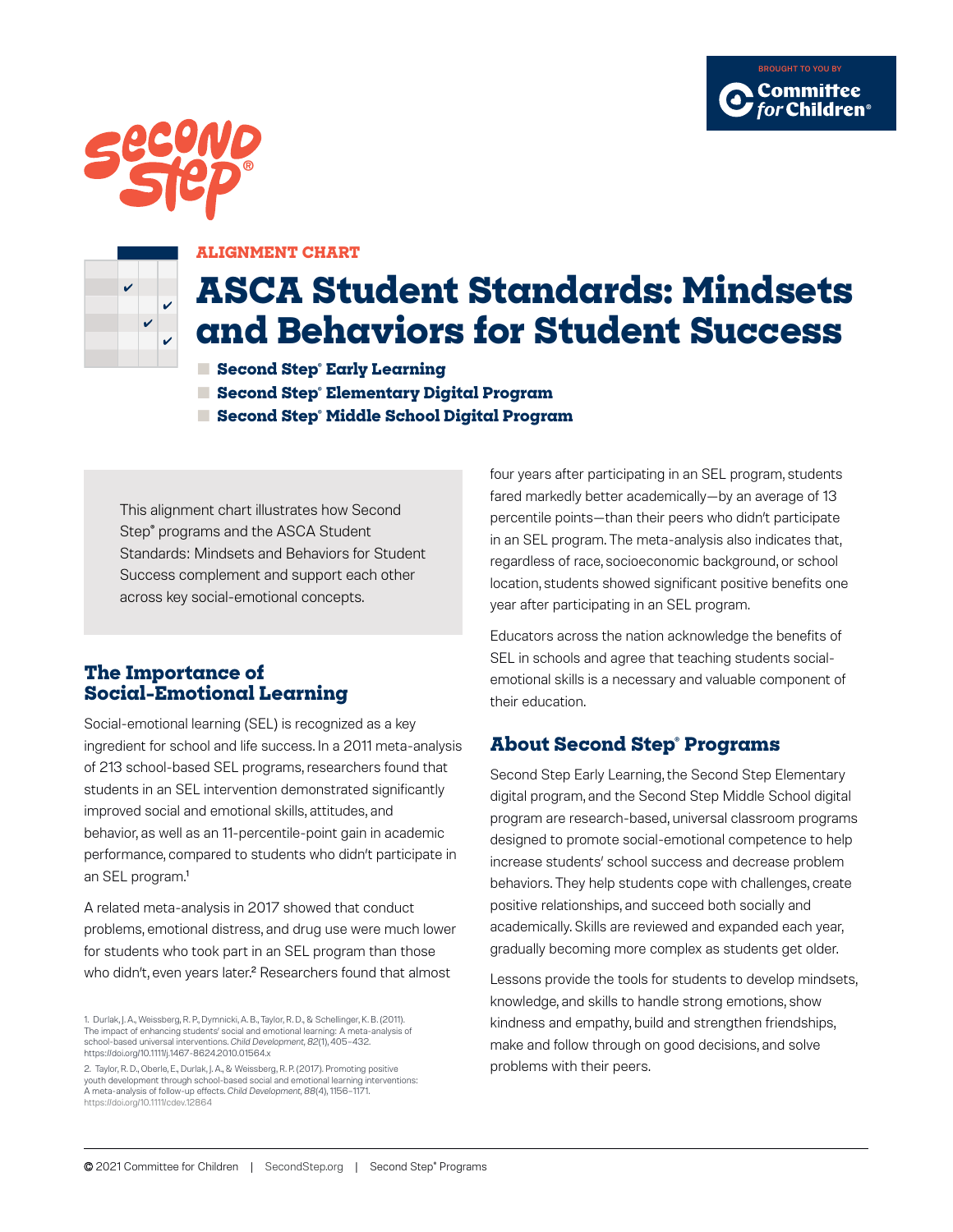

### **General Alignment**

The following table outlines general ways in which Second Step® programs help promote students' development in the three domains of the ASCA Student Standards: Mindsets and Behaviors for Student Success.

| <b>ASCA</b><br><b>Domain</b>    | Second Step® Early Learning, Second Step® Elementary Digital Program,<br>and Second Step® Middle School Digital Program                                                                                                                                                                                                                                                                                                                                                                                                                                                                                                                                                                                                                                                                   |
|---------------------------------|-------------------------------------------------------------------------------------------------------------------------------------------------------------------------------------------------------------------------------------------------------------------------------------------------------------------------------------------------------------------------------------------------------------------------------------------------------------------------------------------------------------------------------------------------------------------------------------------------------------------------------------------------------------------------------------------------------------------------------------------------------------------------------------------|
| Academic<br>Development         | • Core program goals include promotion of skills for school readiness and academic success<br>· Students learn social-emotional skills built on a base of executive-function skills, self-regulation, and key skills for learning<br>• Students learn social-emotional skills foundational to success in school (setting and achieving goals, responsible<br>decision-making, and strategies for coping with difficult emotions)<br>• Students learn ways to develop a growth mindset, which supports academic success                                                                                                                                                                                                                                                                    |
| Career<br>Development           | . Students learn foundational interpersonal skills central to success in the workplace (empathy, emotion management,<br>perspective-taking, goal-setting, decision-making, conflict resolution, and problem-solving)<br>• Students learn key communication and partner interaction skills                                                                                                                                                                                                                                                                                                                                                                                                                                                                                                 |
| Social-Emotional<br>Development | • Core program goals focus on promotion of social-emotional development<br>. Students learn how to recognize and manage their own emotions, apply personal values to make good decisions,<br>and plan ahead<br>• Students learn interpersonal skills, including developing and maintaining healthy relationships, solving problems, and<br>resolving conflicts<br>• Students learn interpersonal skills through whole-class, small-group, and partner discussions and activities<br>• Middle school students also learn how to help prevent bullying and harassment<br>. The Second Step® Child Protection Unit (Early Learning-Grade 5) and Second Step® Bullying Prevention Unit (Kindergarten-<br>Grade 5) build foundational social-emotional skills while focusing on specific goals |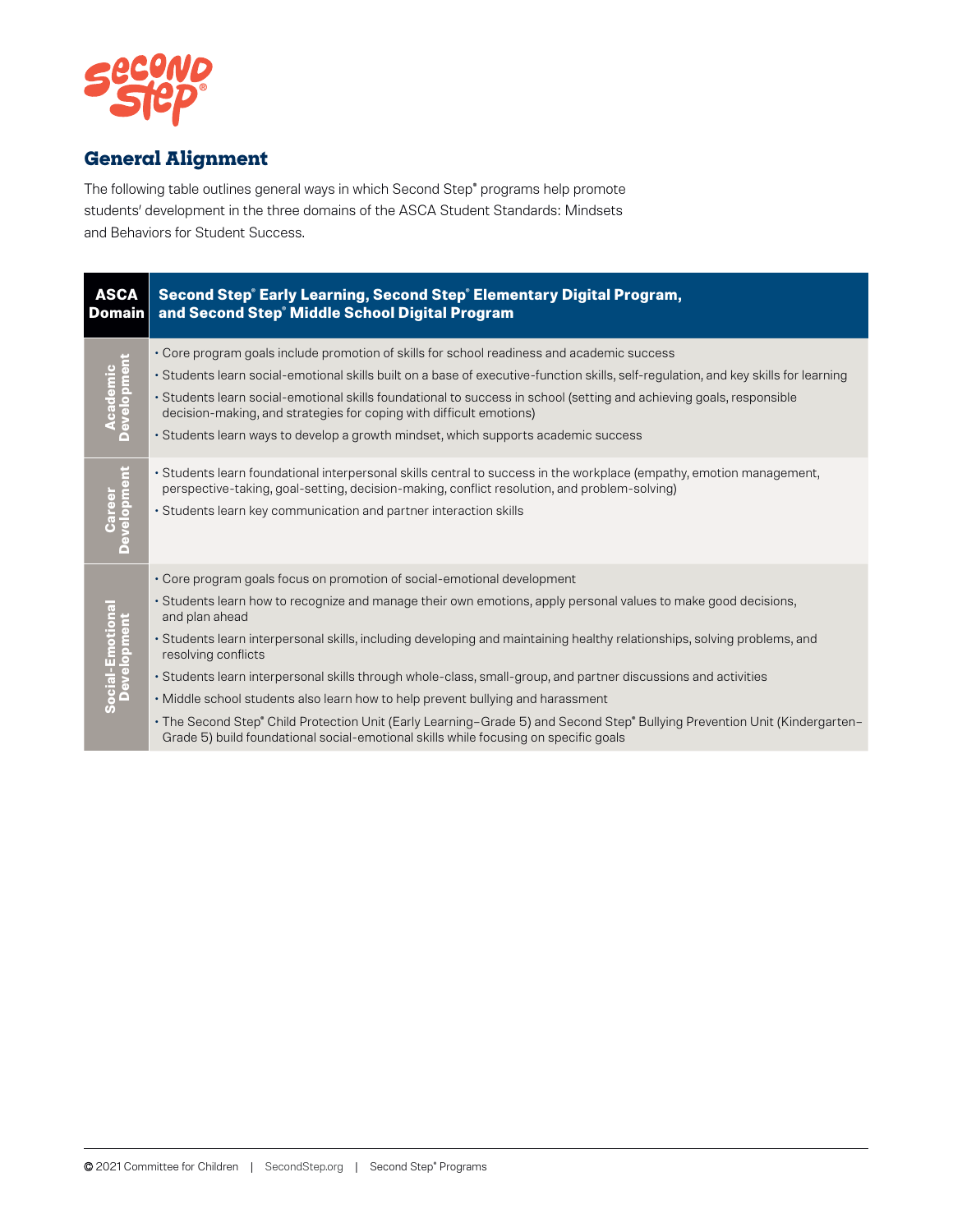

### **Specific Alignment**

The following table outlines specific grade-level units, lessons, activities, and materials from Second Step® programs that counselors can use to help students develop the knowledge, skills, and attitudes needed to meet the 36 ASCA Student Standards: Mindsets and Behaviors for Student Success.

Unit 1: Skills for Learning; Unit 2: Empathy; Unit 3: Emotion Management; Unit 4: Friendship Skills & Problem-Solving; Unit 5: Transitioning to Kindergarten; Second Step® Child Protection Unit<sup>\*</sup>

\*Unit sold separately

#### **Second Step® Early Learning**

**Second Step® Elementary Digital Program (Kindergarten–Grade 5)** Unit 1: Growth Mindset & Goal-Setting; Unit 2: Emotion Management; Unit 3: Empathy & Kindness; Unit 4: Problem-Solving; Second Step® Bullying Prevention Unit\*; Second Step Child Protection Unit\*

#### **Second Step® Middle School Digital Program (Grades 6–8)**

Unit 1: Mindsets & Goals; Unit 2: Recognizing Bullying & Harassment; Unit 3: Thoughts, Emotions & Decisions; Unit 4: Managing Relationships & Social Conflict

| <b>ASCA Student Standards:</b><br><b>Mindsets and Behaviors</b>                                                                  | <b>Second Step® Early Learning</b>                                                                                     | <b>Second Step® Elementary</b><br><b>Digital Program</b>                                                     | <b>Second Step® Elementary Digital Program</b>                                               |                                                                                   | <b>Second Step<sup>®</sup> Middle School Digital Program</b>                                                                                                                                                 |
|----------------------------------------------------------------------------------------------------------------------------------|------------------------------------------------------------------------------------------------------------------------|--------------------------------------------------------------------------------------------------------------|----------------------------------------------------------------------------------------------|-----------------------------------------------------------------------------------|--------------------------------------------------------------------------------------------------------------------------------------------------------------------------------------------------------------|
| for Student Success                                                                                                              | <b>Early Learning</b>                                                                                                  | Kindergarten-Grade 1                                                                                         | Grades 2-3                                                                                   | Grades 4-5                                                                        | Grades 6-8                                                                                                                                                                                                   |
| M 1. Belief in development of whole self, including<br>a healthy balance of mental, social-emotional, and<br>physical well-being |                                                                                                                        |                                                                                                              |                                                                                              |                                                                                   | <b>Mindsets &amp; Goals Unit</b><br><b>Managing Relationships &amp; Social Conflict Unit</b><br><b>Advisory Activities</b>                                                                                   |
| M 2. Sense of acceptance, respect, support,<br>and inclusion for self and others in the<br>school environment                    | <b>Skills for Learning Unit:</b><br>Weekly Theme 1<br><b>Transitioning to Kindergarten</b><br>Unit:<br>Weekly Theme 28 | <b>Bullying Prevention Unit:</b><br>Classroom Climate-Building<br>Tools and Games                            | <b>Bullying Prevention Unit:</b><br>Classroom Climate-Building<br><b>Tools and Games</b>     | <b>Bullying Prevention Unit:</b><br>Classroom Climate-Building<br>Tools and Games | <b>Mindsets &amp; Goals Unit:</b><br>G6. Lessons 1a and 1b<br>G7. Lessons 1a and 1b<br>G8, Lesson 1<br><b>Recognizing Bullying &amp; Harassment Unit:</b><br>G8. Lessons 11-13<br><b>Advisory Activities</b> |
| M 3. Positive attitude toward work and learning                                                                                  | <b>Skills for Learning Unit</b>                                                                                        | <b>Growth Mindset &amp; Goal-Setting Unit:</b><br>K. Lessons 3-5<br>G1, Lessons 3-5                          | <b>Growth Mindset &amp; Goal-Setting Unit:</b><br>G2. Lessons 3-5<br>G3. Lessons 3-5         | <b>Growth Mindset &amp; Goal-Setting Unit</b>                                     | <b>Mindsets &amp; Goals Unit</b>                                                                                                                                                                             |
| M 4. Self-confidence in ability to succeed                                                                                       | <b>Brain Builders</b><br><b>Skills for Learning Unit</b>                                                               | <b>Brain Builders</b><br><b>Growth Mindset &amp; Goal-Setting Unit:</b><br>K, Lessons 3-5<br>G1, Lessons 3-5 | <b>Brain Builders</b><br><b>Growth Mindset &amp; Goal-Setting Unit</b>                       | <b>Brain Builders</b><br><b>Growth Mindset &amp; Goal-Setting Unit</b>            | <b>Mindsets &amp; Goals Unit</b>                                                                                                                                                                             |
| M 5. Belief in using abilities to their fullest to achieve<br>high-quality results and outcomes                                  | <b>Skills for Learning Unit:</b><br>Weekly Theme 4                                                                     | <b>Growth Mindset &amp; Goal-Setting Unit:</b><br>K. Lessons 3-5<br>G1, Lessons 3-5                          | <b>Growth Mindset &amp; Goal-Setting Unit:</b><br>G2. Lessons 1 and 2<br>G3, Lessons 1 and 2 | <b>Growth Mindset &amp; Goal-Setting Unit</b>                                     | <b>Mindsets &amp; Goals Unit</b>                                                                                                                                                                             |
| M 6. Understanding that postsecondary<br>education and lifelong learning are necessary for<br>long-term success                  |                                                                                                                        |                                                                                                              |                                                                                              |                                                                                   | <b>Mindsets &amp; Goals Unit:</b><br>G8, Lessons 5-7                                                                                                                                                         |

#### **Mindsets Standards**

School counselors encourage the following mindsets for all students.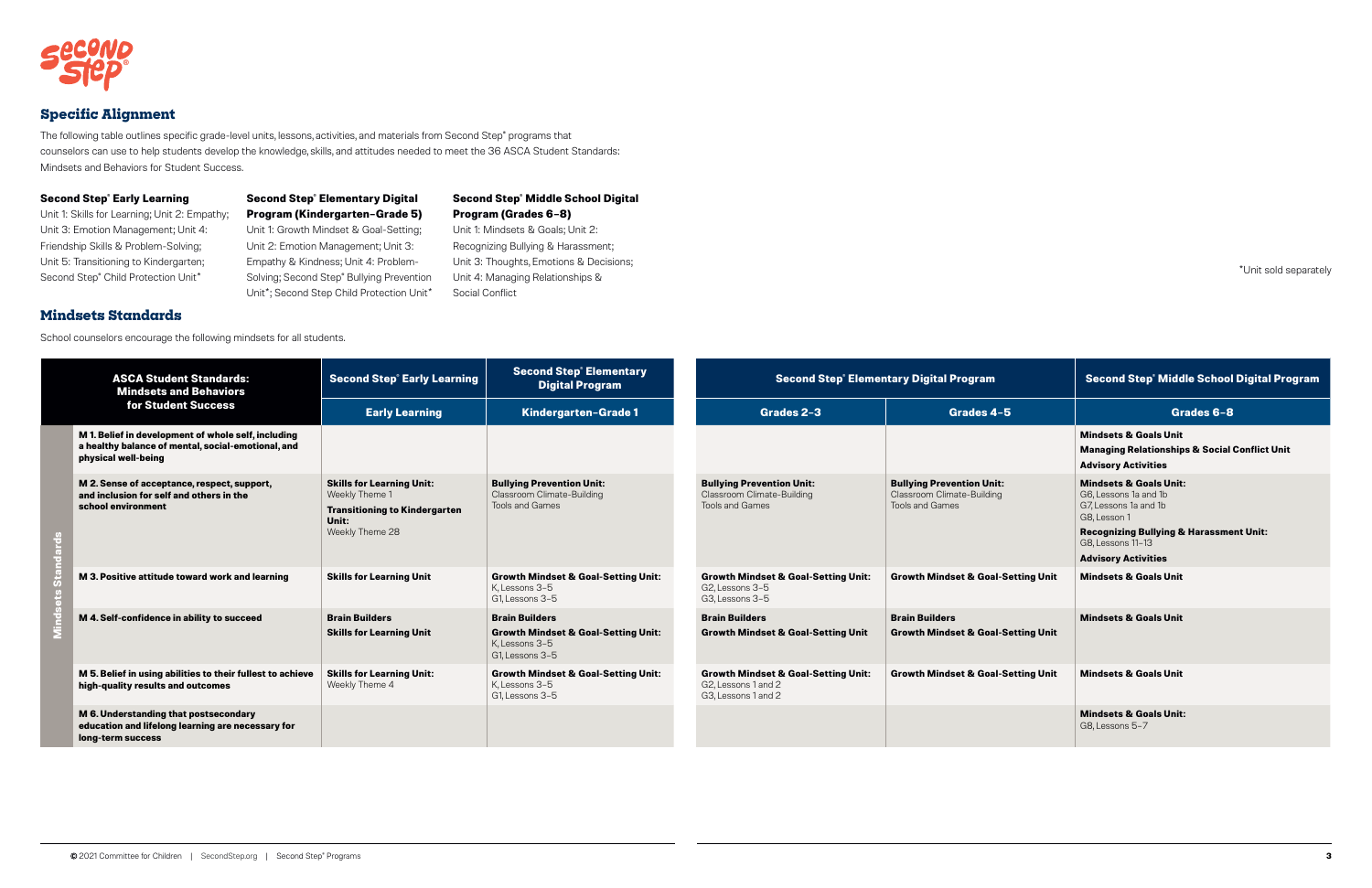

| <b>ASCA Student Standards:</b><br><b>Mindsets and Behaviors</b><br>for Student Success |                                                                                    | <b>Second Step® Early Learning</b>                                                     | <b>Second Step<sup>®</sup> Elementary</b><br><b>Digital Program</b>                                                                                         |                                                                                                                                                                                                                                                 | <b>Second Step® Elementary Digital Program</b>                                                                                                                                                                                                                                                                                               | <b>Second Step® Middle School Digital Program</b>                                                                                                                                                                                                                                                                                                                                                                    |  |
|----------------------------------------------------------------------------------------|------------------------------------------------------------------------------------|----------------------------------------------------------------------------------------|-------------------------------------------------------------------------------------------------------------------------------------------------------------|-------------------------------------------------------------------------------------------------------------------------------------------------------------------------------------------------------------------------------------------------|----------------------------------------------------------------------------------------------------------------------------------------------------------------------------------------------------------------------------------------------------------------------------------------------------------------------------------------------|----------------------------------------------------------------------------------------------------------------------------------------------------------------------------------------------------------------------------------------------------------------------------------------------------------------------------------------------------------------------------------------------------------------------|--|
|                                                                                        |                                                                                    | <b>Early Learning</b>                                                                  | Kindergarten-Grade 1                                                                                                                                        | Grades 2-3                                                                                                                                                                                                                                      | Grades 4-5                                                                                                                                                                                                                                                                                                                                   | Grades 6-8                                                                                                                                                                                                                                                                                                                                                                                                           |  |
|                                                                                        | <b>B-LS 1. Critical-thinking skills to make</b><br>informed decisions              | <b>Friendship Skills &amp; Problem-</b><br><b>Solving Unit:</b><br>Weekly Themes 23-25 | <b>Emotion Management Unit:</b><br>K. Lessons 9 and 10<br>G1, Lessons 9 and 10<br><b>Problem-Solving Unit:</b><br>K. Lessons 18 and 19<br>G1. Lessons 16-19 | <b>Emotion Management Unit:</b><br>G2, Lesson 8<br>G3, Lesson 8<br><b>Problem-Solving Unit:</b><br>G2, Lesson 18<br>G3, Lessons 17-19                                                                                                           | <b>Growth Mindset &amp; Goal-Setting Unit:</b><br>G4. Lessons 3 and 5<br>G5, Lessons 3 and 5<br><b>Emotion Management Unit:</b><br>G4. Lessons 6-9<br>G5, Lessons 8-10<br><b>Empathy &amp; Kindness Unit:</b><br>G4, Lesson 11 and 14<br>G5, Lessons 12-15<br><b>Problem-Solving Unit</b><br><b>Bullying Prevention Unit:</b><br>Lessons 1-4 | <b>Managing Relationships &amp; Social Conflict Unit</b><br><b>Advisory Activities</b>                                                                                                                                                                                                                                                                                                                               |  |
|                                                                                        | B-LS 2. Creative approach to learning, tasks, and<br>problem-solving               |                                                                                        | <b>Growth Mindset &amp; Goal-Setting Unit:</b><br>K, Lesson 4<br>G1, Lesson 4                                                                               | <b>Emotion Management Unit:</b><br>G2, Lesson 8<br>G3, Lesson 8<br><b>Empathy &amp; Kindness Unit:</b><br>G2. Lessons 13 and 15<br>G3. Lessons 12 and 15<br><b>Problem-Solving Unit:</b><br>G2, Lessons 17, 19, and 20<br>G3. Lessons 19 and 20 | <b>Growth Mindset &amp; Goal-Setting Unit:</b><br>G5, Lessons 3-5<br><b>Emotion Management Unit:</b><br>G4, Lessons 8-10<br>G5, Lessons 8-10<br><b>Empathy &amp; Kindness Unit:</b><br>G4, Lessons 12, 13, and 15<br>G5, Lessons 12-15<br><b>Problem-Solving Unit:</b><br>G4, Lessons 17-20<br>G5, Lessons 17-20                             | <b>Mindsets &amp; Goals Unit:</b><br>G7. Lesson 7<br>G8, Lessons 6 and 7<br><b>Recognizing Bullying &amp; Harassment Unit:</b><br>G6, Lesson 13<br>G7. Lesson 13<br>G8, Lesson 13<br><b>Thoughts, Emotions &amp; Decisions Unit:</b><br>G6, Lesson 19<br>G7, Lesson 19<br>G8, Lesson 19<br><b>Managing Relationships &amp; Social Conflict Unit:</b><br>G7, Lesson 26<br>G8, Lesson 26<br><b>Advisory Activities</b> |  |
|                                                                                        | B-LS 3. Time-management, organizational, and<br>study skills                       |                                                                                        |                                                                                                                                                             |                                                                                                                                                                                                                                                 | <b>Growth Mindset &amp; Goal-Setting Unit</b><br><b>Emotion Management Unit:</b><br>G5, Lesson 7                                                                                                                                                                                                                                             | <b>Mindsets &amp; Goals Unit:</b><br>G6, Lessons 4-7<br>G7, Lessons 3-7                                                                                                                                                                                                                                                                                                                                              |  |
|                                                                                        | B-LS 4. Self-motivation and self-direction for learning   Skills for Learning Unit |                                                                                        | <b>Growth Mindset &amp; Goal-Setting Unit:</b><br>K. Lessons 3 and 5<br>G1. Lessons 4 and 5                                                                 | <b>Growth Mindset &amp; Goal-Setting Unit:</b><br>G2. Lessons 3 and 4<br>G3. Lessons 3-5                                                                                                                                                        | <b>Growth Mindset &amp; Goal-Setting Unit</b>                                                                                                                                                                                                                                                                                                | <b>Mindsets &amp; Goals Unit</b>                                                                                                                                                                                                                                                                                                                                                                                     |  |
|                                                                                        | <b>B-LS 5. Media and technology skills to</b><br>enhance learning                  |                                                                                        |                                                                                                                                                             |                                                                                                                                                                                                                                                 |                                                                                                                                                                                                                                                                                                                                              | <b>Advisory Activities</b>                                                                                                                                                                                                                                                                                                                                                                                           |  |
|                                                                                        | <b>B-LS 6. High-quality standards for tasks</b><br>and activities                  |                                                                                        |                                                                                                                                                             |                                                                                                                                                                                                                                                 |                                                                                                                                                                                                                                                                                                                                              |                                                                                                                                                                                                                                                                                                                                                                                                                      |  |

### **Behaviors Standards: Learning Strategies**

School counselors provide culturally sustaining instruction, appraisal, and advisement and counseling to help all students demonstrate the following behaviors.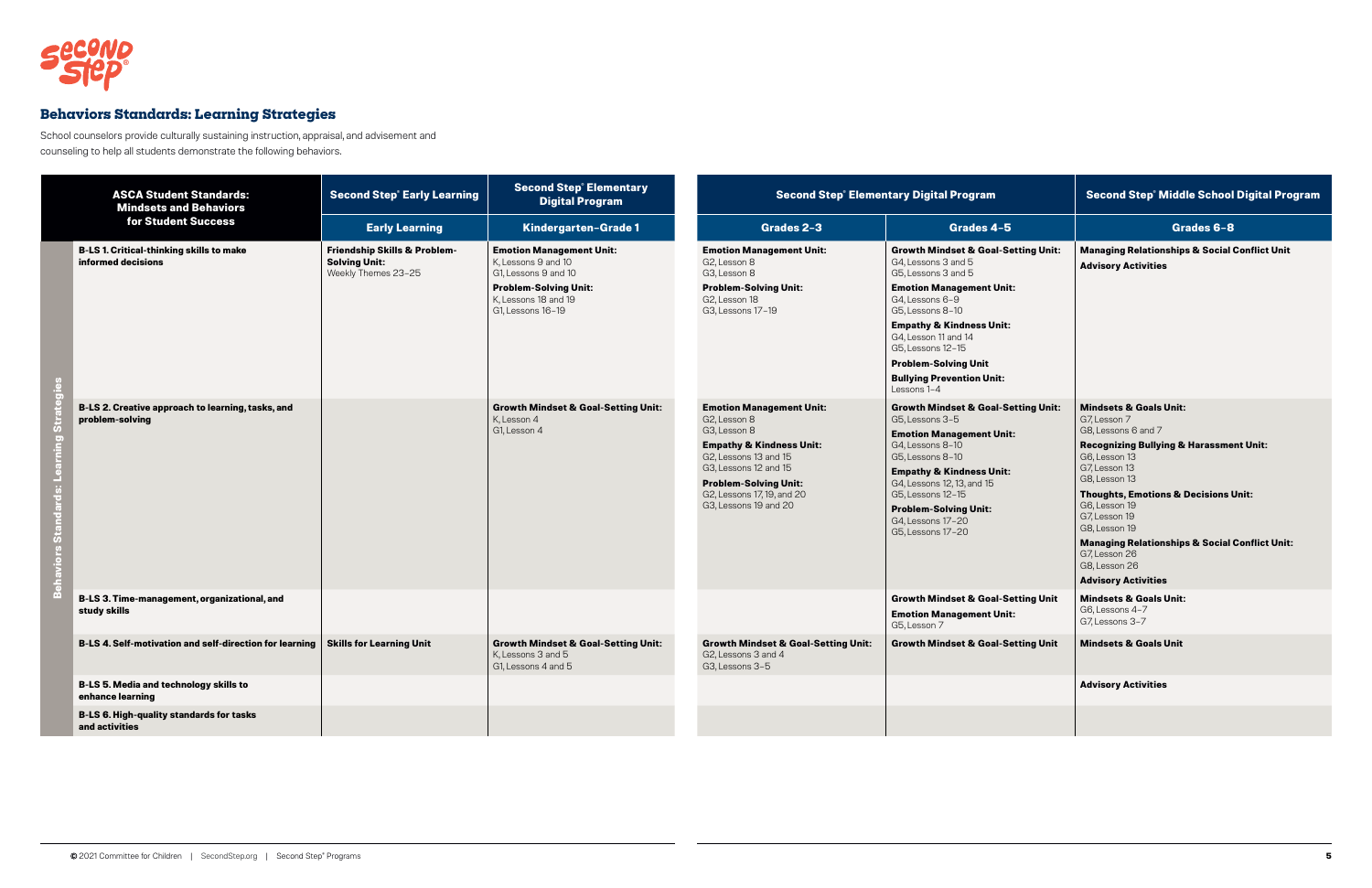

| <b>ASCA Student Standards:</b><br><b>Mindsets and Behaviors</b>                                                                  | <b>Second Step<sup>®</sup> Early Learning</b>                                          | <b>Second Step® Elementary</b><br><b>Digital Program</b>                                                    |                                                                                                                                                                                                                                       | <b>Second Step® Elementary Digital Program</b>                                                                                      |  |
|----------------------------------------------------------------------------------------------------------------------------------|----------------------------------------------------------------------------------------|-------------------------------------------------------------------------------------------------------------|---------------------------------------------------------------------------------------------------------------------------------------------------------------------------------------------------------------------------------------|-------------------------------------------------------------------------------------------------------------------------------------|--|
| for Student Success                                                                                                              | <b>Early Learning</b>                                                                  | <b>Kindergarten-Grade 1</b>                                                                                 | Grades 2-3                                                                                                                                                                                                                            | Grades 4-5                                                                                                                          |  |
| B-LS 7. Long- and short-term academic, career, and<br>social-emotional goals                                                     | <b>Emotion Management Unit</b>                                                         | <b>Emotion Management Unit</b><br><b>Problem-Solving Unit:</b><br>K. Lessons 18 and 19<br>G1, Lessons 16-19 | <b>Growth Mindset &amp; Goal-Setting Unit:</b><br>G3. Lessons 3-5<br><b>Emotion Management Unit:</b><br>G2. Lessons 6-8<br>G3, Lessons 7-9<br><b>Empathy &amp; Kindness Unit:</b><br>G3, Lessons 11-14<br><b>Problem-Solving Unit</b> | <b>Growth Mindset &amp; Goal-Setting Unit</b><br><b>Emotion Management Unit:</b><br>G5, Lessons 8-10<br><b>Problem-Solving Unit</b> |  |
| <b>B-LS 8. Engagement in challenging coursework</b>                                                                              |                                                                                        |                                                                                                             |                                                                                                                                                                                                                                       |                                                                                                                                     |  |
| <b>B-LS 9. Decision-making informed by gathering</b><br>evidence, getting others' perspectives, and<br>recognizing personal bias | <b>Friendship Skills &amp; Problem-</b><br><b>Solving Unit:</b><br>Weekly Themes 23-25 | <b>Empathy &amp; Kindness Unit:</b><br>K. Lessons 14 and 15<br>G1. Lessons 14 and 15                        | <b>Emotion Management Unit:</b><br>G2, Lesson 9<br><b>Empathy &amp; Kindness Unit:</b><br>G2, Lessons 13-15<br>G3, Lessons 13-15<br><b>Problem-Solving Unit:</b><br>G2, Lesson 19<br>G3, Lessons 17-20                                | <b>Empathy &amp; Kindness Unit</b><br><b>Problem-Solving Unit</b>                                                                   |  |
| <b>B-LS 10. Participation in enrichment and</b><br>extracurricular activities                                                    | <b>Curriculum Connections</b>                                                          |                                                                                                             |                                                                                                                                                                                                                                       | <b>Child Protection Unit:</b><br>Safety Card Research Project                                                                       |  |

# **Behaviors Standards: Learning Strategies (continued)**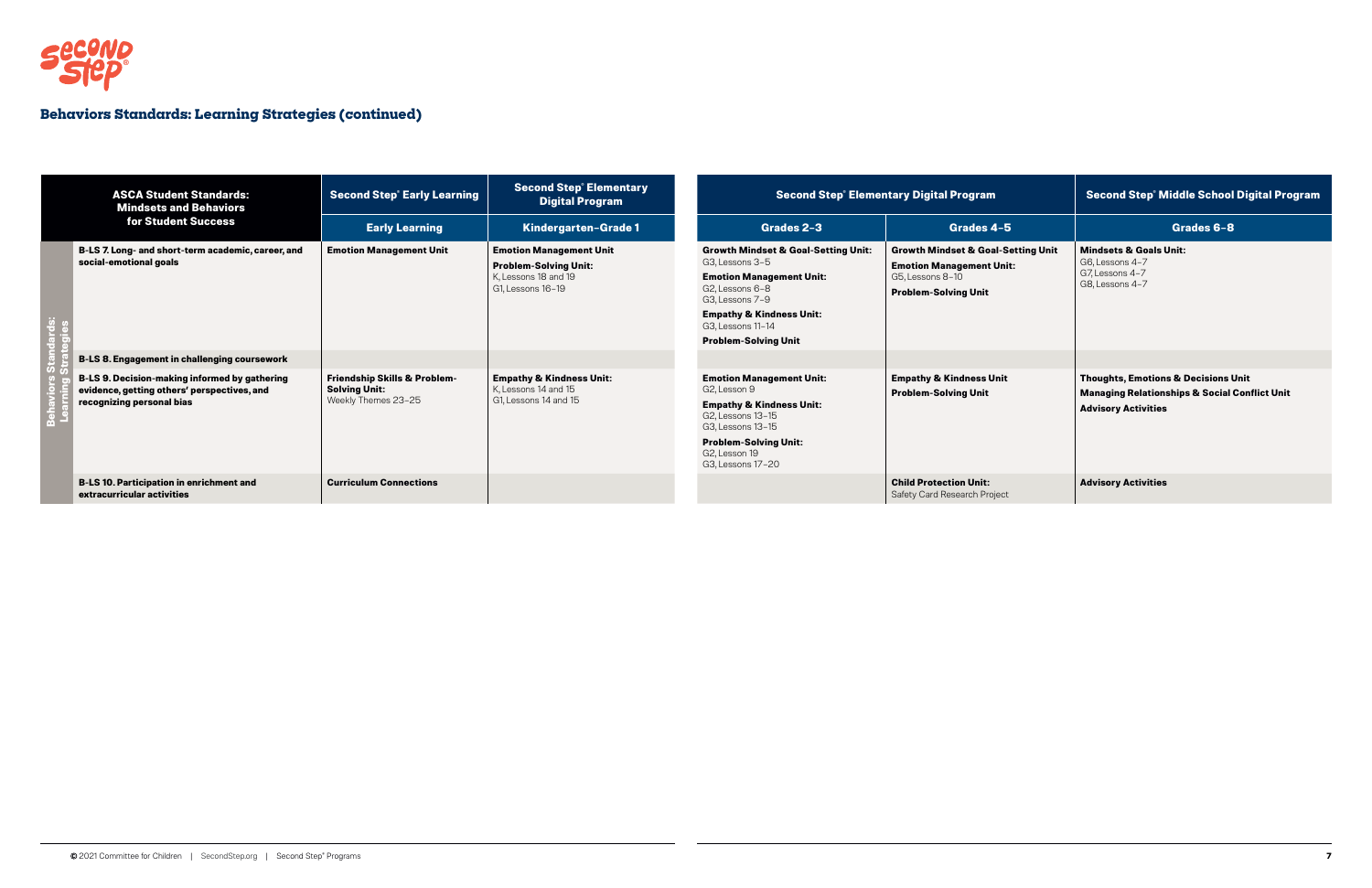

| <b>ASCA Student Standards:</b><br><b>Mindsets and Behaviors</b><br>for Student Success |                                                                       | <b>Second Step® Early Learning</b>                                                         | <b>Second Step<sup>®</sup> Elementary</b><br><b>Digital Program</b>                                                                                                  | <b>Second Step<sup>®</sup> Elementary Digital Program</b>                                      |                                                                                                                                                                                                             | <b>Second Step® Middle School Digital Program</b>                                                                                                                                                        |  |
|----------------------------------------------------------------------------------------|-----------------------------------------------------------------------|--------------------------------------------------------------------------------------------|----------------------------------------------------------------------------------------------------------------------------------------------------------------------|------------------------------------------------------------------------------------------------|-------------------------------------------------------------------------------------------------------------------------------------------------------------------------------------------------------------|----------------------------------------------------------------------------------------------------------------------------------------------------------------------------------------------------------|--|
|                                                                                        |                                                                       | <b>Early Learning</b>                                                                      | Kindergarten-Grade 1                                                                                                                                                 | Grades 2-3                                                                                     | Grades 4-5                                                                                                                                                                                                  | Grades 6-8                                                                                                                                                                                               |  |
|                                                                                        | <b>B-SMS 1. Responsibility for self and actions</b>                   | <b>Empathy Unit:</b><br>Weekly Theme 11                                                    | <b>Empathy &amp; Kindness Unit:</b><br>G1, Lessons 12 and 13<br><b>Problem-Solving Unit:</b><br>K, Lesson 18<br>G1, Lessons 18 and 19                                | <b>Problem-Solving Unit:</b><br>G2, Lesson 19<br>G3, Lessons 17-20                             | <b>Emotion Management Unit</b><br>G4, Lesson 6<br>G5, Lessons 7-9<br><b>Problem-Solving Unit</b><br><b>Bullying Prevention Unit:</b><br>Introductory Lesson                                                 | <b>Advisory Activities</b><br><b>Managing Relationships &amp; Social Conflict Unit:</b><br>G6, Lesson 25<br>G7, Lesson 25<br>G8, Lesson 25                                                               |  |
|                                                                                        | <b>B-SMS 2. Self-discipline and self-control</b>                      | <b>Brain Builders</b>                                                                      | <b>Brain Builders</b>                                                                                                                                                | <b>Brain Builders</b>                                                                          | <b>Brain Builders</b>                                                                                                                                                                                       | <b>Advisory Activities</b>                                                                                                                                                                               |  |
|                                                                                        |                                                                       |                                                                                            | <b>Growth Mindset &amp; Goal-Setting Unit:</b><br>K, Lessons 1 and 2<br>G1, Lessons 1 and 2<br><b>Emotion Management Unit:</b><br>K, Lesson 9<br>G1, Lessons 8 and 9 | <b>Emotion Management Unit:</b><br>G2, Lesson 8<br>G3, Lesson 8                                | <b>Growth Mindset &amp; Goal-Setting Unit:</b><br>G5, Lessons 1-5<br><b>Emotion Management Unit:</b><br>G4, Lessons 6-9<br>G5, Lessons 8-10<br><b>Problem-Solving Unit:</b><br>G4, Lesson 1<br>G5, Lesson 1 | <b>Thoughts, Emotions &amp; Decisions Unit:</b><br>G6, Lessons 17-19<br>G7, Lessons 14-17<br>G8, Lessons 16-19                                                                                           |  |
|                                                                                        | <b>B-SMS 3. Independent work</b>                                      | <b>Skills for Learning Unit</b>                                                            | <b>Growth Mindset &amp; Goal-Setting Unit:</b><br>K. Lessons 3 and 4<br>G1, Lessons 3 and 4                                                                          | <b>Growth Mindset &amp; Goal-Setting Unit:</b><br>G2. Lessons 2 and 5<br>G3, Lessons 4 and 5   | <b>Growth Mindset &amp; Goal-Setting Unit:</b><br>G5, Lessons 1-5                                                                                                                                           | <b>Advisory Activities</b>                                                                                                                                                                               |  |
|                                                                                        | <b>B-SMS 4. Delayed gratification for long-term rewards</b>           | <b>Brain Builders</b>                                                                      | <b>Brain Builders</b>                                                                                                                                                | <b>Brain Builders</b>                                                                          | <b>Brain Builders</b>                                                                                                                                                                                       |                                                                                                                                                                                                          |  |
|                                                                                        | <b>B-SMS 5. Perseverance to achieve long- and</b><br>short-term goals | <b>Emotion Management Unit:</b><br>Weekly Theme 18                                         | <b>Growth Mindset &amp; Goal-Setting Unit:</b><br>K. Lessons 3-5<br>G1, Lessons 3-5                                                                                  | <b>Growth Mindset &amp; Goal-Setting Unit:</b><br>G2. Lessons 2-5<br>G3, Lessons 1-3           | <b>Growth Mindset &amp; Goal-Setting Unit</b>                                                                                                                                                               | <b>Advisory Activities</b><br><b>Mindsets &amp; Goals Unit</b>                                                                                                                                           |  |
|                                                                                        | <b>B-SMS 6. Ability to identify and overcome barriers</b>             | <b>Skills for Learning Unit</b>                                                            | <b>Growth Mindset &amp; Goal-Setting Unit:</b><br>K, Lesson 3<br>G1, Lessons 2 and 4                                                                                 | <b>Growth Mindset &amp; Goal-Setting Unit:</b><br>G2, Lessons 2-4<br>G3, Lessons 1 and 2       | <b>Growth Mindset &amp; Goal-Setting Unit:</b><br>G4, Lessons 3 and 5<br>G5, Lessons 3 and 5<br><b>Emotion Management Unit:</b><br>G4, Lesson 6                                                             | <b>Mindsets &amp; Goals Unit:</b><br>G7, Lessons 4-7                                                                                                                                                     |  |
|                                                                                        | <b>B-SMS 7. Effective coping skills</b>                               | <b>Friendship Skills &amp; Problem-</b><br><b>Solving Unit:</b><br>Weekly Themes 23 and 24 | <b>Growth Mindset &amp; Goal-Setting Unit:</b><br>K, Lesson 3<br>G1, Lesson 4<br><b>Problem-Solving Unit</b>                                                         | <b>Emotion Management Unit:</b><br>G2, Lesson 8<br>G3, Lesson 8<br><b>Problem-Solving Unit</b> | <b>Emotion Management Unit:</b><br>G4, Lessons 7-9<br>G5, Lessons 8-10<br><b>Problem-Solving Unit</b>                                                                                                       | <b>Thoughts, Emotions &amp; Decisions Unit</b><br><b>Advisory Activities</b><br><b>Managing Relationships &amp; Social Conflict Unit:</b><br>G6, Lessons 22-26<br>G7, Lessons 22-26<br>G8, Lessons 22-26 |  |
|                                                                                        | <b>B-SMS 8. Balance of school, home, and</b><br>community activities  |                                                                                            |                                                                                                                                                                      |                                                                                                |                                                                                                                                                                                                             |                                                                                                                                                                                                          |  |
|                                                                                        | <b>B-SMS 9. Personal safety skills</b>                                | <b>Child Protection Unit</b>                                                               | <b>Child Protection Unit</b>                                                                                                                                         | <b>Child Protection Unit</b>                                                                   | <b>Child Protection Unit</b>                                                                                                                                                                                |                                                                                                                                                                                                          |  |
|                                                                                        | <b>B-SMS 10. Ability to manage transitions and</b><br>adapt to change | <b>Emotion Management Unit:</b><br>Weekly Theme 18                                         |                                                                                                                                                                      |                                                                                                |                                                                                                                                                                                                             |                                                                                                                                                                                                          |  |

| ary Digital Program                                                                                                                                                                         | <b>Second Step® Middle School Digital Program</b>                                                                                          |
|---------------------------------------------------------------------------------------------------------------------------------------------------------------------------------------------|--------------------------------------------------------------------------------------------------------------------------------------------|
| Grades 4-5                                                                                                                                                                                  | Grades 6-8                                                                                                                                 |
| <b>Emotion Management Unit</b><br>G4, Lesson 6<br>G5, Lessons 7-9<br>Problem-Solving Unit<br><b>Bullying Prevention Unit:</b><br>Introductory Lesson                                        | <b>Advisory Activities</b><br><b>Managing Relationships &amp; Social Conflict Unit:</b><br>G6, Lesson 25<br>G7, Lesson 25<br>G8, Lesson 25 |
| <b>Brain Builders</b>                                                                                                                                                                       | <b>Advisory Activities</b>                                                                                                                 |
| <b>Growth Mindset &amp; Goal-Setting Unit:</b><br>G5, Lessons 1-5<br><b>Emotion Management Unit:</b><br>G4, Lessons 6-9<br>G5, Lessons 8-10<br><b>Problem-Solving Unit:</b><br>G4, Lesson 1 | <b>Thoughts, Emotions &amp; Decisions Unit:</b><br>G6, Lessons 17-19<br>G7, Lessons 14-17<br>G8, Lessons 16-19                             |
| G5, Lesson 1                                                                                                                                                                                |                                                                                                                                            |
| <b>Growth Mindset &amp; Goal-Setting Unit:</b><br>G5, Lessons 1-5                                                                                                                           | <b>Advisory Activities</b>                                                                                                                 |
| <b>Brain Builders</b>                                                                                                                                                                       |                                                                                                                                            |
| Growth Mindset & Goal-Setting Unit                                                                                                                                                          | <b>Advisory Activities</b><br><b>Mindsets &amp; Goals Unit</b>                                                                             |
| <b>Growth Mindset &amp; Goal-Setting Unit:</b><br>G4, Lessons 3 and 5<br>G5, Lessons 3 and 5<br><b>Emotion Management Unit:</b><br>G4, Lesson 6                                             | <b>Mindsets &amp; Goals Unit:</b><br>G7, Lessons 4-7                                                                                       |
| <b>Emotion Management Unit:</b>                                                                                                                                                             | <b>Thoughts, Emotions &amp; Decisions Unit</b>                                                                                             |
| G4, Lessons 7-9                                                                                                                                                                             | <b>Advisory Activities</b>                                                                                                                 |
| G5, Lessons 8-10<br>Problem-Solving Unit                                                                                                                                                    | <b>Managing Relationships &amp; Social Conflict Unit:</b><br>G6, Lessons 22-26<br>G7, Lessons 22-26<br>G8, Lessons 22-26                   |
|                                                                                                                                                                                             |                                                                                                                                            |
| <b>Child Protection Unit</b>                                                                                                                                                                |                                                                                                                                            |
|                                                                                                                                                                                             |                                                                                                                                            |

### **Behavior Standards: Self-Management Skills**

School counselors provide culturally sustaining instruction, appraisal, and advisement and counseling to help all students demonstrate the following behaviors.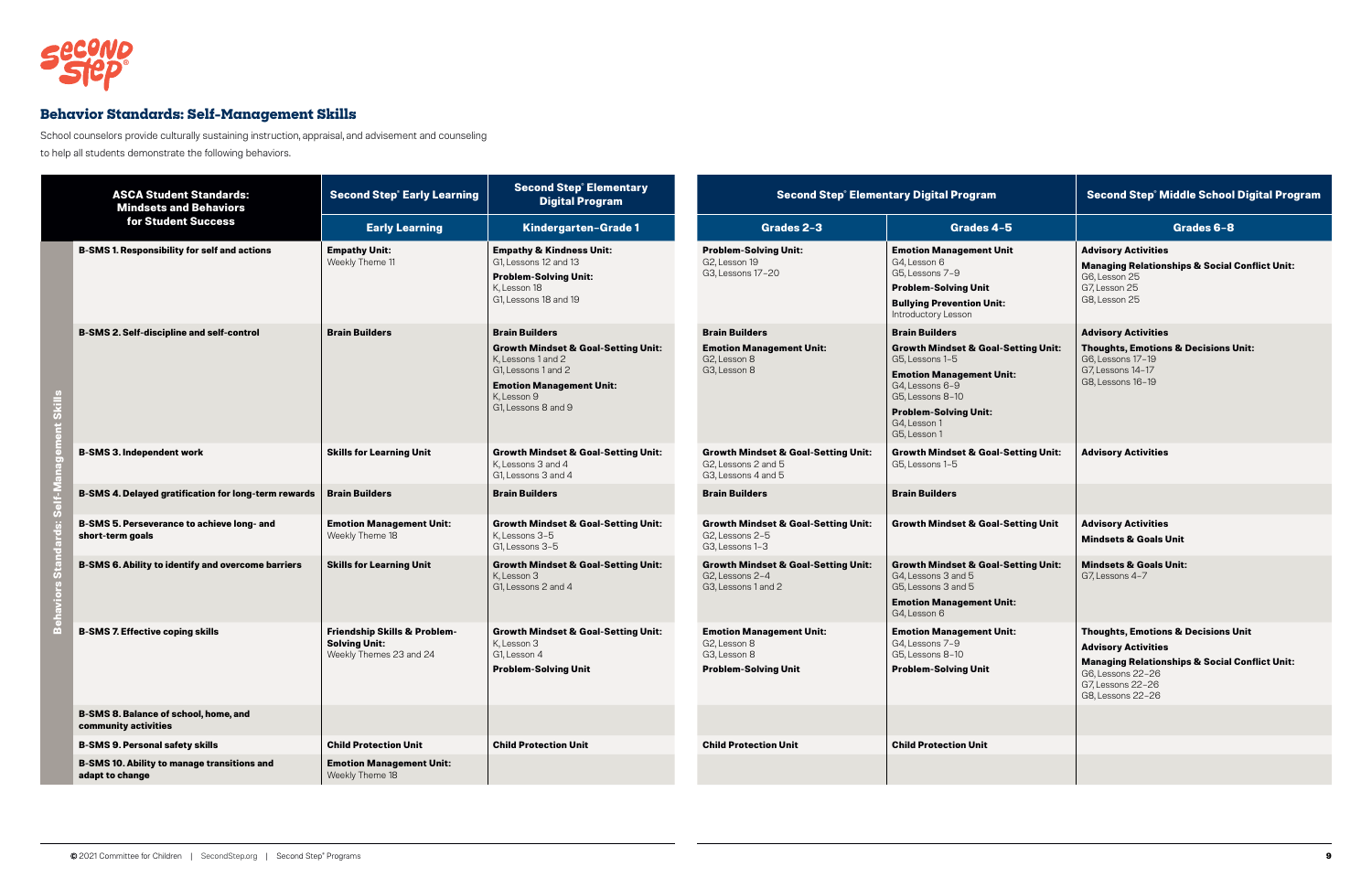

|                                              | <b>ASCA Student Standards:</b><br><b>Mindsets and Behaviors</b>                                                                                                                                             | <b>Second Step® Early Learning</b>                                                                                                                                | <b>Second Step® Elementary</b><br><b>Digital Program</b>                                                                                                                                                                                                                                                                                                                                                                               | <b>Second Step® Elementary Digital Program</b>                                                                                                                                                                                                                                                                                               |                                                                                                                                                                                                                                                                                                                 | <b>Second Step® Middle School Digital Program</b>                                                                                                                                                                                                                                           |
|----------------------------------------------|-------------------------------------------------------------------------------------------------------------------------------------------------------------------------------------------------------------|-------------------------------------------------------------------------------------------------------------------------------------------------------------------|----------------------------------------------------------------------------------------------------------------------------------------------------------------------------------------------------------------------------------------------------------------------------------------------------------------------------------------------------------------------------------------------------------------------------------------|----------------------------------------------------------------------------------------------------------------------------------------------------------------------------------------------------------------------------------------------------------------------------------------------------------------------------------------------|-----------------------------------------------------------------------------------------------------------------------------------------------------------------------------------------------------------------------------------------------------------------------------------------------------------------|---------------------------------------------------------------------------------------------------------------------------------------------------------------------------------------------------------------------------------------------------------------------------------------------|
| for Student Success                          | <b>Early Learning</b>                                                                                                                                                                                       | Kindergarten-Grade 1                                                                                                                                              | Grades 2-3                                                                                                                                                                                                                                                                                                                                                                                                                             | Grades 4-5                                                                                                                                                                                                                                                                                                                                   | Grades 6-8                                                                                                                                                                                                                                                                                                      |                                                                                                                                                                                                                                                                                             |
|                                              | <b>B-SS 1. Effective oral and written communication</b><br>skills and listening skills                                                                                                                      | <b>Skills for Learning Unit</b>                                                                                                                                   | <b>Growth Mindset &amp; Goal-Setting Unit:</b><br>K, Lessons 1 and 2<br>G1, Lessons 1 and 2<br><b>Empathy &amp; Kindness Unit:</b><br>K, Lesson 13<br>G1, Lessons 12 and 13<br><b>Problem-Solving Unit:</b><br>K, Lessons 16, 18, and 19<br>G1, Lessons 16 and 18                                                                                                                                                                      | <b>Emotion Management Unit:</b><br>G2, Lessons 6, 7, 9, and 10<br>G3, Lessons 7 and 9<br><b>Empathy &amp; Kindness Unit:</b><br>G3, Lesson 14<br><b>Problem-Solving Unit:</b><br>G2, Lesson 16<br>G3, Lesson 17                                                                                                                              | <b>Empathy &amp; Kindness Unit:</b><br>G4, Lessons 12-15<br><b>Problem-Solving Unit:</b><br>G4, Lessons 16 and 17<br>G5, Lesson 16                                                                                                                                                                              | <b>Class Discussions</b><br><b>Writing Activities</b><br><b>Advisory Activities</b>                                                                                                                                                                                                         |
| ocial Skills<br><b>Stand</b><br><b>Niors</b> | <b>B-SS 2. Positive, respectful, and supportive</b><br>relationships with students who are similar to and<br>different from them<br><b>B-SS 3. Positive relationships with adults to</b><br>support success | <b>Empathy Unit:</b><br>Weekly Theme 12<br>Friendship Skills & Problem-<br><b>Solving Unit</b><br><b>Skills for Learning Unit</b><br><b>Child Protection Unit</b> | <b>Growth Mindset &amp; Goal-Setting Unit:</b><br>K, Lesson 3<br><b>Emotion Management Unit:</b><br>K, Lesson 6<br>G1, Lesson 6<br><b>Empathy &amp; Kindness Unit</b><br><b>Problem-Solving Unit</b><br><b>Bullying Prevention Unit:</b><br>Lesson 4<br><b>Growth Mindset &amp; Goal-Setting Unit:</b><br>K. Lessons 1 and 2<br>G1, Lessons 1 and 2<br><b>Bullying Prevention Unit:</b><br>Lessons 1-4<br><b>Child Protection Unit</b> | <b>Emotion Management Unit:</b><br>G2, Lesson 9<br><b>Empathy &amp; Kindness Unit</b><br><b>Problem-Solving Unit</b><br><b>Bullying Prevention Unit:</b><br>Lesson 4<br><b>Empathy &amp; Kindness Unit:</b><br>G2, Lessons 14 and 15<br>G3, Lesson 15<br><b>Bullying Prevention Unit:</b><br>Lessons 2 and 4<br><b>Child Protection Unit</b> | <b>Empathy &amp; Kindness Unit</b><br><b>Problem-Solving Unit</b><br><b>Bullying Prevention Unit:</b><br>Lessons 2-4<br><b>Empathy &amp; Kindness Unit:</b><br>G4, Lessons 11 and 12<br><b>Problem-Solving Unit:</b><br>G5, Lesson 16<br><b>Bullying Prevention Unit:</b><br>G4, Lessons 1-4<br>G5, Lessons 1-3 | <b>Mindsets &amp; Goals Unit:</b><br>G6. Lessons 1a and 1b<br>G7, Lessons 1a and 1b<br>G8, Lesson 1<br><b>Managing Relationships &amp; Social Conflict Unit:</b><br>G6, Lessons 20-22<br>G7, Lessons 20-22<br>G8, Lessons 20-22<br><b>Advisory Activities</b><br><b>Advisory Activities</b> |
|                                              | <b>B-SS 4. Empathy</b>                                                                                                                                                                                      | <b>Empathy Unit</b>                                                                                                                                               | <b>Empathy &amp; Kindness Unit</b><br><b>Bullying Prevention Unit</b>                                                                                                                                                                                                                                                                                                                                                                  | <b>Empathy &amp; Kindness Unit</b><br><b>Bullying Prevention Unit</b>                                                                                                                                                                                                                                                                        | <b>Child Protection Unit</b><br><b>Empathy &amp; Kindness Unit</b><br><b>Problem-Solving Unit:</b><br>G4, Lessons 17-20<br>G5, Lessons 17-20<br><b>Bullying Prevention Unit:</b><br>G4, Lesson 2<br>G5, Lessons 2 and 3                                                                                         | <b>Managing Relationships &amp; Social Conflict Unit:</b><br>G6. Lessons 20-26<br>G7, Lessons 20-26<br>G8, Lessons 22-24<br><b>Advisory Activities</b>                                                                                                                                      |
|                                              | <b>B-SS 5. Ethical decision-making and social</b><br>responsibility                                                                                                                                         | <b>Empathy Unit:</b><br>Weekly Theme 12<br>Friendship Skills & Problem-<br><b>Solving Unit:</b><br>Weekly Themes 19-21                                            | <b>Empathy &amp; Kindness Unit:</b><br>K, Lesson 13<br>G1, Lessons 12 and 13<br><b>Problem-Solving Unit</b>                                                                                                                                                                                                                                                                                                                            | <b>Empathy &amp; Kindness Unit:</b><br>G2, Lessons 13-15<br>G3, Lessons 11-15<br><b>Problem-Solving Unit</b>                                                                                                                                                                                                                                 | <b>Growth Mindset &amp; Goal-Setting Unit:</b><br>G4, Lessons 1-5<br><b>Emotion Management Unit:</b><br>G4, Lesson 6<br>G5, Lesson 6<br><b>Empathy &amp; Kindness Unit:</b><br>G5, Lessons 11-15<br><b>Problem-Solving Unit</b>                                                                                 | <b>Mindsets &amp; Goals Unit:</b><br>G8, Lesson 4<br><b>Managing Relationships &amp; Social Conflict Unit</b><br><b>Recognizing Bullying &amp; Harassment Unit:</b><br>G6. Lessons 11-13<br>G7, Lessons 12-13<br>G8, Lessons 11-13<br><b>Advisory Activities</b>                            |

|                     | <b>Second Step® Middle School Digital Program</b>                                                                                                                                                                                                             |
|---------------------|---------------------------------------------------------------------------------------------------------------------------------------------------------------------------------------------------------------------------------------------------------------|
| 5                   | Grades 6-8                                                                                                                                                                                                                                                    |
| ÷                   | <b>Class Discussions</b><br><b>Writing Activities</b><br><b>Advisory Activities</b>                                                                                                                                                                           |
|                     | <b>Mindsets &amp; Goals Unit:</b><br>G6, Lessons 1a and 1b<br>G7, Lessons 1a and 1b<br>G8, Lesson 1<br><b>Managing Relationships &amp; Social Conflict Unit:</b><br>G6, Lessons 20-22<br>G7, Lessons 20-22<br>G8, Lessons 20-22<br><b>Advisory Activities</b> |
| ÷                   | <b>Advisory Activities</b>                                                                                                                                                                                                                                    |
|                     | <b>Managing Relationships &amp; Social Conflict Unit:</b><br>G6, Lessons 20-26<br>G7, Lessons 20-26<br>G8, Lessons 22-24<br><b>Advisory Activities</b>                                                                                                        |
| etting Unit:<br>it. | <b>Mindsets &amp; Goals Unit:</b><br>G8, Lesson 4<br><b>Managing Relationships &amp; Social Conflict Unit</b><br><b>Recognizing Bullying &amp; Harassment Unit:</b><br>G6, Lessons 11-13                                                                      |
| ÷                   | G7, Lessons 12-13<br>G8, Lessons 11-13<br><b>Advisory Activities</b>                                                                                                                                                                                          |

### **Behavior Standards: Social Skills**

School counselors provide culturally sustaining instruction, appraisal, and advisement and counseling to help all students demonstrate the following behaviors.